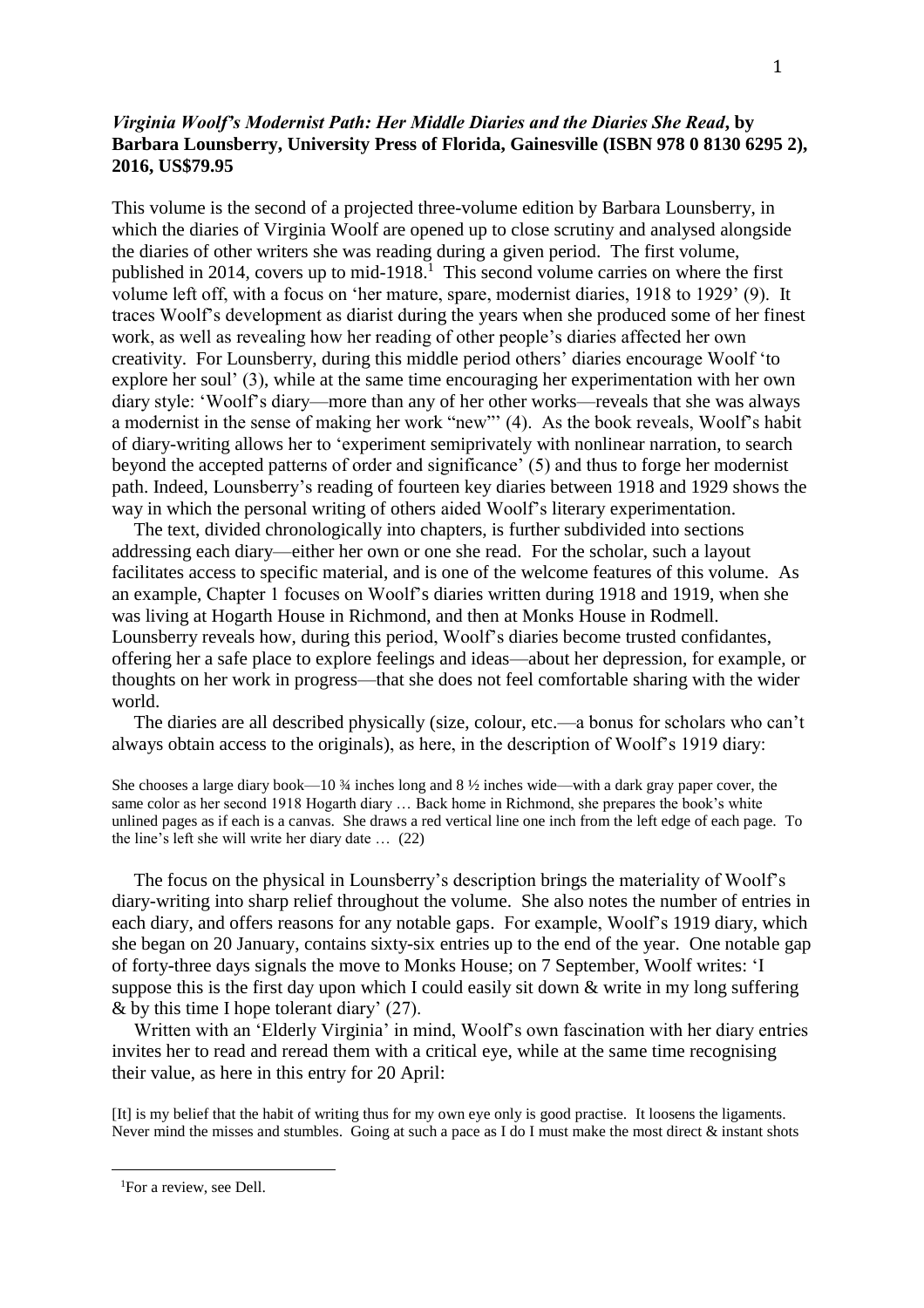at my object, & thus have to lay hands on words, choose them, & shoot them with no more pause than is needed to put my pen in the ink. (28)

Thus, for Lounsberry, the 1919 diary offers Woolf's 'fullest expression of her mature diary goals' (27).

The 1921 diary is of particular significance, for Woolf's entries are overshadowed by her premonitions of ill health, her diary thus becoming 'a treatment center for literary distress of several sorts' (51). During this year, Woolf works too hard at the Hogarth Press, and her habitual rest time following afternoon tea is now given over to Russian lessons in preparation for her translation collaborations. It almost seems inevitable that physical and mental exhaustion will follow. In the pages of her diary the recording of her dangerous bouts of hypersensitivity acts as a sort of self-medication: 'I must hurriedly note more symptoms of the disease, so that I can turn back here & medicine myself next time' (54).

In 1924, Woolf's diary is witness to the writing of one of her most celebrated novels, *Mrs. Dalloway*; indeed, in her last entry in this diary, she feels confident in asserting 'I do feel fairly sure that I am grazing as near as I can to my own ideas, & getting a tolerable shape for them. I think there is less  $\&$  less wastage' (99). In other entries, Woolf cautions herself against being too self-congratulatory, but again it is through the pages of these diaries that she is able to at least acknowledge the various psychological complications which make up her complex psyche. Rereading such entries offers Woolf therapeutic benefits, as she comes to terms with the stresses and strains of daily life, which affect her wellbeing.

As noted earlier, Woolf's diaries are counterbalanced in this book by sections in each chapter commenting on the published diaries she was reading, and their influences on her. Lounsberry's meticulous research reveals that between 1918 and 1929 Woolf consumed the personal writing of Wilfrid Scawen Blunt, W. N. P. Barbellion, John Evelyn, Anton Chekhov, Alie Baden Horst, James Boswell, Anne Chalmers, Stendhal, Lady Anne Clifford, Jonathan Swift, Beatrice Webb, Thomas Cobden-Sanderson and Benjamin Robert Haydon. They represent an eclectic selection and reveal Woolf's wide and varied literary tastes. In reading such works, as Lounsberry affirms, Woolf finds some similarities of experience to latch onto. In reading Beatrice Webb's memoirs, *My Apprenticeship*, in 1926, for example, Woolf senses she is in the presence of someone from whom she can learn a great deal: 'She taps a great stream of thought' (154). The contents of Jonathan Swift's *Journal to Stella*, written as journal-letters between 1710 and 1713, uncannily replicate issues in Woolf's own life in 1925. Swift's letters were written as conversations, a technique which she herself prized, both in her own diary and in her non-fiction more generally. Such an affirmation did much to bolster her own writing practices. In addition, Swift found that in these journalletters he was surreptitiously able to praise himself, in casually noting the praise he had received from others. As Lounsberry confirms, both writers 'relish the conversational mode in their journals—although Swift uses it much more playfully than Woolf—and both use their journals to fortify themselves with praise' (132).

In addition to the authors listed above, she also read, on its publication in 1927, the published journal of her old literary sparring partner, Katherine Mansfield. On 5 August 1927, Woolf wrote to Vita Sackville-West: 'I've been reading Katherine Mansfield with a mixture of sentiment and horror … What odd friends I've had—you and she' (191). In truth, Mansfield never took to diary-keeping as Woolf did. John Middleton Murry, Mansfield's husband, was the only editor of her personal papers until his death in 1957, producing a variety of edited volumes purporting to be either Mansfield's *Journal* (1927), her *Scrapbook* (1939) or her *Definitive Journal* (1954). The very misleading impression given was that Mansfield had assiduously kept such things as a journal or a scrapbook during her lifetime and that Murry had simply published what she had written. Philip Waldron notes: